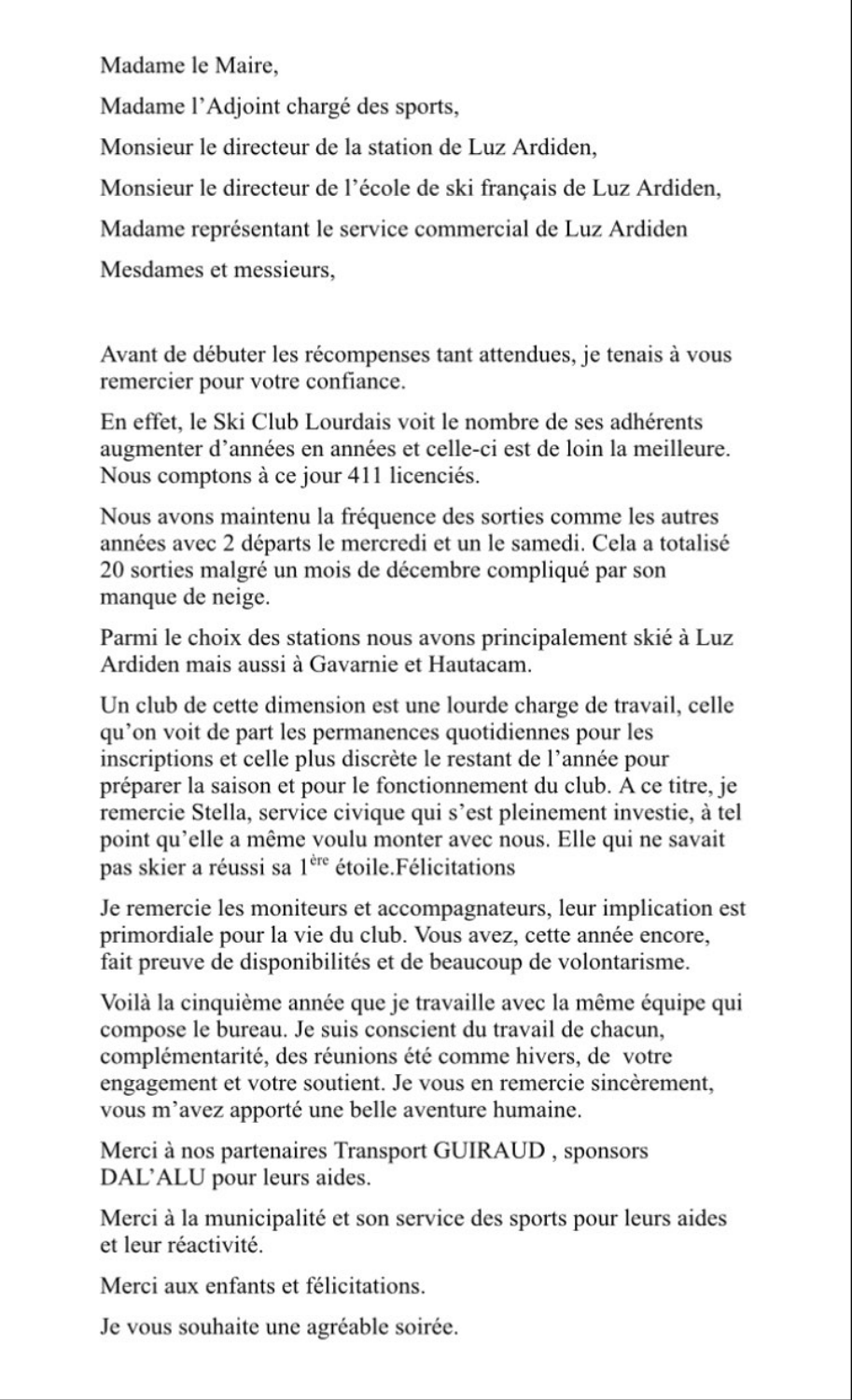## Fichier course 2018 / 2019

| sexe | nom                 | prenom            | date naissance | cat             | temp        | ski/surf |
|------|---------------------|-------------------|----------------|-----------------|-------------|----------|
| F    | <b>VICENTE</b>      | <b>ALISON</b>     | 07/04/2010     | DEB             | 0:00:19.880 |          |
| F    | <b>DOUCET</b>       | <b>ANAIS</b>      | 12/09/2013     | DEB             | 0:00:24.590 |          |
| F    | <b>BRIAULT</b>      | <b>ELOISE</b>     | 15/09/2010     | DEB             | 0:00:25.060 |          |
| F    | <b>ABADIE</b>       | <b>CHARLINE</b>   | 07/03/2013     | DEB             | 0:00:25.820 |          |
| F    | <b>TORCHALA</b>     | JULIA             | 07/12/2010     | DEB             | 0:00:28.190 |          |
| F    | <b>BONZOM</b>       | <b>INES</b>       | 21/10/2014     | DEB             | 0:00:29.090 |          |
| F    | <b>GALOUYE</b>      | CAMILLE           | 12/03/2014     | DEB             | 0:00:29.150 |          |
| F    | <b>SOUBIROU</b>     | <b>PERRINE</b>    | 08/06/2014     | DEB             | 0:00:30.660 |          |
| F    | PELAT               | <b>MANON</b>      | 01/09/2014     | DEB             | 0:00:30.680 |          |
| F    | <b>GUENIFFEY</b>    | <b>MARIE</b>      | 22/10/2012     | DEB             | 0:00:31.220 |          |
| F    | <b>SEMPE</b>        | CELIA             | 29/11/2011     | DEB             | 0:00:32.690 |          |
| F    | LLORENS LACASA      | <b>MARTINA</b>    | 29/01/2015     | DEB             | 0:00:40.750 |          |
| F    | <b>HASSENFORDER</b> | <b>CLEMENCE</b>   | 02/02/2012     | DEB             | 0:00:41.440 |          |
| F    | <b>GUENIFFEY</b>    | <b>AMAIA</b>      | 14/10/2014     | DEB             | 0:00:42.870 |          |
| F    | <b>DUBOSCQ</b>      | LAURA             | 13/05/2014     | DEB             | 0:00:43.970 |          |
| F    | SORIANO ANGAS       | <b>LOLA</b>       | 13/04/2010     | DEB             | 0:00:46.340 |          |
| F    | <b>MARTINEZ</b>     | SOFIA             | 04/07/2015     | DEB             | 0:00:54.000 |          |
| м    | <b>CAILLET</b>      | <b>LONIS</b>      | 03/02/2009     | DEB             | 0:00:19.650 |          |
| м    | PEREIRA DA SILVA    | <b>TIAGO</b>      | 19/09/2012     | DEB             | 0:00:21.350 |          |
| м    | <b>LACRAMPE</b>     | <b>MATTHIAS</b>   | 04/06/2009     | DEB             | 0:00:22.560 |          |
| м    | LACRAMPE            | PAUL              | 29/05/2012     | DEB             | 0:00:23.380 |          |
| м    | <b>BLANC</b>        | <b>CLEMENT</b>    | 12/05/2013     | DEB             | 0:00:24.400 |          |
| M    | <b>LATAPIE</b>      | <b>ANTONIN</b>    | 08/05/2013     | DEB             | 0:00:25.220 |          |
| M    | DUMORA - BLANC      | FRED              | 02/12/2012     | DEB             | 0:00:26.130 |          |
| м    | DE LEMOS            | <b>THOMAS</b>     | 07/02/2008     | DEB             | 0:00:26.320 |          |
| м    | <b>DARGEGEN</b>     | <b>YRIEIX</b>     | 11/03/2013     | DEB             | 0:00:27.220 |          |
| M    | <b>MARTIN</b>       | <b>LUCAS</b>      | 05/02/2013     | DEB             | 0:00:28.220 |          |
| м    | DE LEMOS            | <b>MATHIS</b>     | 01/05/2012     | DEB             | 0:00:28.630 |          |
| м    | <b>TEYSSEIRE</b>    | SIMON             | 08/04/2013     | DEB             | 0:00:29.340 |          |
| м    | <b>GALOUYE</b>      | SACHA             | 12/03/2014     | DEB             | 0:00:29.820 |          |
| м    | <b>POUZET</b>       | MAEL              | 09/01/2014     | DEB             | 0:00:30.810 |          |
| M    | <b>BONZOM</b>       | <b>BAPTISTE</b>   | 20/03/2016     | DEB             | 0:00:31.780 |          |
| м    | <b>MARTIN</b>       | THEO              | 25/09/2010     | DEB             | 0:00:32.000 |          |
| М    | <b>MARIS</b>        | <b>ENZO</b>       | 10/12/2013     | DEB             | 0:00:32.180 |          |
| М    | CASSOU              | ORENC             | 17/05/2014     | DEB             | 0:01:15.900 |          |
| F.   | LETERTRE            | <b>LOLA</b>       | 07/02/2010     | <b>DEUXIEME</b> | 0:00:31.000 |          |
| F    | <b>VISSIAN</b>      | <b>ROMANE</b>     | 12/06/2009     | <b>DEUXIEME</b> | 0:00:31.330 |          |
| F    | PAULÉRÉNA           | <b>MANON</b>      | 01/09/2010     | <b>DEUXIEME</b> | 0:00:31.970 |          |
| F    | MARC                | JULIA             | 22/01/2008     | <b>DEUXIEME</b> | 0:00:32.250 |          |
| F    | SOUBIROU            | MARGOT            | 28/03/2011     | DEUXIEME        | 0:00:32.290 |          |
| F    | DOUSSARD-LAGRIGRI   | SHAÏNA            | 26/11/2009     | <b>DEUXIEME</b> | 0:00:32.780 |          |
| F    | <b>PARROU</b>       | <b>ELSA</b>       | 30/04/2012     | <b>DEUXIEME</b> | 0:00:33.690 |          |
| F    | <b>GUARDIERA</b>    | AXELLE            | 16/04/2009     | <b>DEUXIEME</b> | 0:00:34.000 |          |
| F    | LOPEZ               | ALONA             | 12/05/2010     | <b>DEUXIEME</b> | 0:00:34.220 |          |
| F    | <b>BONLIEU</b>      | SOLENE            | 20/01/2011     | <b>DEUXIEME</b> | 0:00:35.190 |          |
| F    | LADJINI             | <b>CLEMENTINE</b> | 23/06/2010     | <b>DEUXIEME</b> | 0:00:37.560 |          |
| F    | LARTIGUE            | JADE              | 11/06/2012     | <b>DEUXIEME</b> | 0:00:37.840 |          |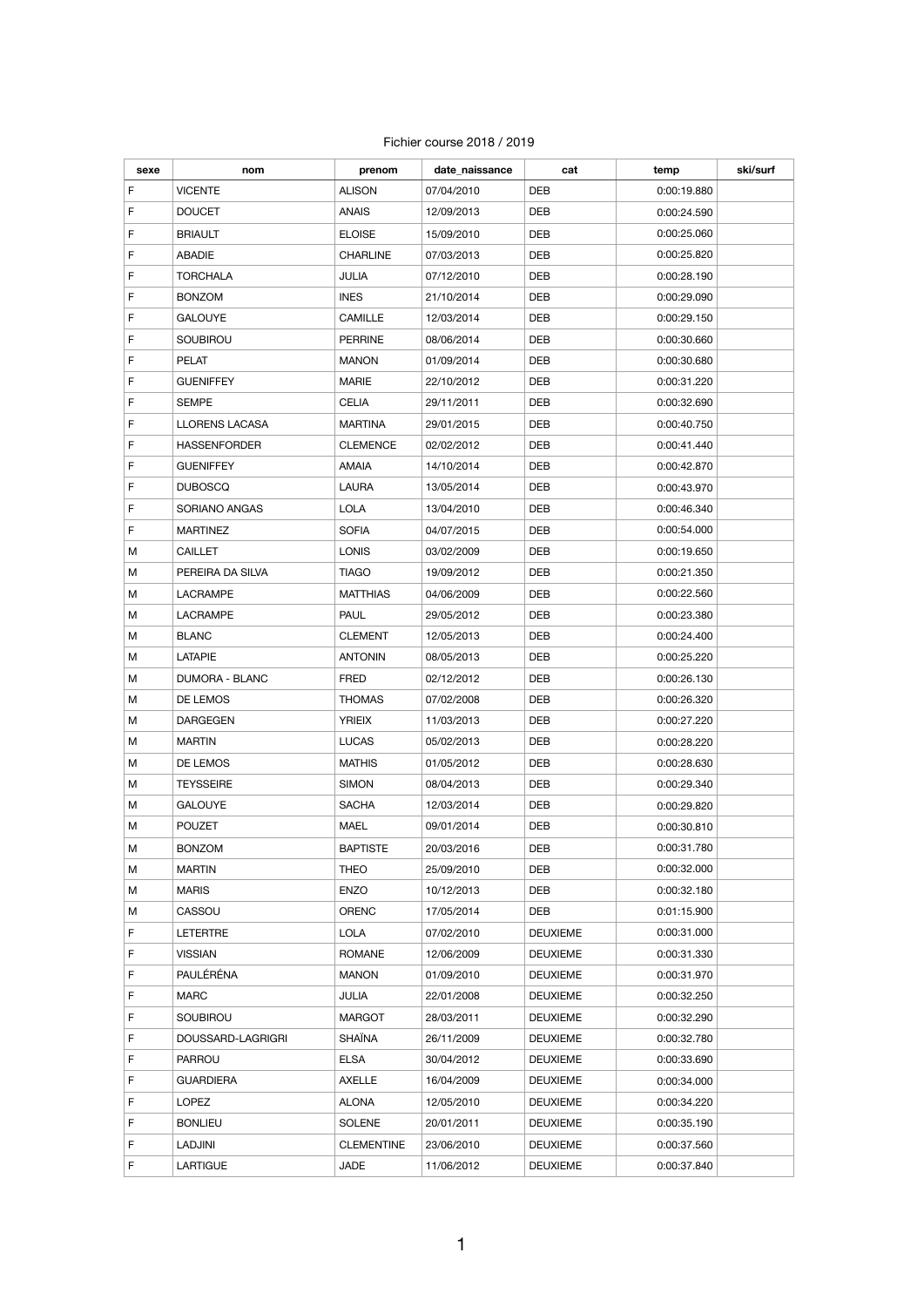| F | MIR                     | <b>MANON</b>     | 27/07/2012 | <b>DEUXIEME</b> | 0:00:37.880 |  |
|---|-------------------------|------------------|------------|-----------------|-------------|--|
| F | <b>PAOLA</b>            | <b>ENOLA</b>     | 17/03/2011 | <b>DEUXIEME</b> | 0:00:38.120 |  |
| F | <b>ABERET</b>           | LOLA             | 28/03/2012 | <b>DEUXIEME</b> | 0:00:39.850 |  |
| F | <b>BLAIS</b>            | <b>VITTORIA</b>  | 18/06/2012 | <b>DEUXIEME</b> | 0:00:40.400 |  |
| М | <b>GALOUYE</b>          | <b>GAETAN</b>    | 01/06/2011 | <b>DEUXIEME</b> | 0:00:30.540 |  |
| М | LEVEQUE-FERNANDES       | <b>SACHA</b>     | 28/11/2009 | <b>DEUXIEME</b> | 0:00:30.620 |  |
| М | <b>BONHOMME</b>         | <b>GAUTIER</b>   | 15/08/2010 | <b>DEUXIEME</b> | 0:00:31.100 |  |
| М | <b>MARTIN</b>           | SAMUEL           | 05/05/2008 | <b>DEUXIEME</b> | 0:00:31.220 |  |
| М | <b>VISSIAN</b>          | <b>IVAN</b>      | 07/10/2007 | <b>DEUXIEME</b> | 0:00:31.510 |  |
| М | DOUSSARD-LAGRIGRI       | <b>NOHAM</b>     | 24/12/2005 | <b>DEUXIEME</b> | 0:00:31.790 |  |
| М | RODRIGUES DOS REIS      | ADAM             | 06/12/2010 | <b>DEUXIEME</b> | 0:00:31.810 |  |
| М | <b>TOURNABIEN</b>       | EDEN             | 24/05/2011 | <b>DEUXIEME</b> | 0:00:32.620 |  |
| М | <b>DARGEGEN</b>         | <b>WANDRILLE</b> | 30/07/2009 | <b>DEUXIEME</b> | 0:00:32.810 |  |
| М | <b>PRUVOST</b>          | MAËL             | 28/09/2012 | <b>DEUXIEME</b> | 0:00:33.820 |  |
| М | <b>CONSOLINO</b>        | MATÉO            | 20/09/2007 | <b>DEUXIEME</b> | 0:00:34.060 |  |
| М | <b>BARRAGAT</b>         | <b>BENJAMIN</b>  | 14/07/2008 | <b>DEUXIEME</b> | 0:00:34.350 |  |
| Μ | <b>FERIOLO</b>          | EDAN             | 26/12/2012 | <b>DEUXIEME</b> | 0:00:34.400 |  |
| М | CARRICART               | <b>ANTOINE</b>   | 25/09/2010 | <b>DEUXIEME</b> | 0:00:34.660 |  |
| М | <b>BOLOGNESI</b>        | AXEL             | 27/07/2006 | <b>DEUXIEME</b> | 0:00:35.330 |  |
| Μ | JARRAUD LAINEZ          | THEO             | 18/04/2010 | <b>DEUXIEME</b> | 0:00:35.910 |  |
| М | <b>POUPELAIN</b>        | <b>TITOUAN</b>   | 29/06/2009 | <b>DEUXIEME</b> | 0:00:36.900 |  |
| М | LACAZE                  | <b>CHARLES</b>   | 09/12/2008 | <b>DEUXIEME</b> | 0:00:36.930 |  |
| М | LARROQUE CAZENAVE       | JULES            | 07/05/2007 | <b>DEUXIEME</b> | 0:00:37.430 |  |
| М | <b>POUZET</b>           | <b>BASTIEN</b>   | 10/05/2011 | <b>DEUXIEME</b> | 0:00:37.530 |  |
| М | RIDEAU                  | <b>JOACHIM</b>   | 31/10/2008 | <b>DEUXIEME</b> | 0:00:37.600 |  |
| М | LATAPIE                 | <b>GABRIEL</b>   | 30/08/2010 | <b>DEUXIEME</b> | 0:00:38.940 |  |
| Μ | <b>CLAUDEL PALENGAT</b> | <b>ROBIN</b>     | 19/03/2013 | <b>DEUXIEME</b> | 0:00:39.720 |  |
| М | SARTHOU                 | <b>ELOAN</b>     | 21/10/2011 | <b>DEUXIEME</b> | 0:00:46.120 |  |
| Μ | PERETTO                 | LÉON             | 06/11/2010 | <b>DEUXIEME</b> | 1:00:00     |  |
| F | JOURNAUX                | <b>LOUISE</b>    | 17/04/2008 | <b>FLECHE</b>   | 0:00:26.380 |  |
| F | <b>PARROU</b>           | <b>NOĖLIE</b>    | 06/03/2009 | <b>FLECHE</b>   | 0:00:26.810 |  |
| F | <b>CUELLO</b>           | JULIE            | 23/01/2006 | <b>FLECHE</b>   | 0:00:27.630 |  |
| F | <b>DOUCET</b>           | MALLORY          | 03/03/2004 | <b>FLECHE</b>   | 0:00:29.880 |  |
| F | LACAZE                  | JULIE            | 14/09/2005 | <b>FLECHE</b>   | 0:00:30.750 |  |
| F | ZETTLITZ                | <b>ALISON</b>    | 03/07/2007 | <b>FLECHE</b>   | 0:00:30.840 |  |
| F | MARDAYE-VERGEZ          | EMMA             | 12/10/2007 | <b>FLECHE</b>   | 0:00:31.810 |  |
| M | POUPELAIN               | <b>NINO</b>      | 21/02/2006 | <b>FLECHE</b>   | 0:00:23.590 |  |
| М | CARRICART               | <b>BAPTISTE</b>  | 04/11/2006 | <b>FLECHE</b>   | 0:00:24.630 |  |
| М | <b>COUGOULAT</b>        | <b>SIMON</b>     | 31/05/2006 | <b>FLECHE</b>   | 0:00:25.280 |  |
| Μ | CEBRANT                 | JULES            | 30/09/2006 | <b>FLECHE</b>   | 0:00:25.750 |  |
| Μ | <b>LEVRIER MUSSAT</b>   | MAYEUL           | 29/04/2005 | <b>FLECHE</b>   | 0:00:25.900 |  |
| M | MARTINEZ                | <b>FRANCISCO</b> | 08/09/2009 | <b>FLECHE</b>   | 0:00:26.630 |  |
| М | LOPEZ                   | TIMÉO            | 07/02/2007 | <b>FLECHE</b>   | 0:00:26.720 |  |
| Μ | RODRIGUES DOS REIS      | ALEXIS           | 13/02/2005 | <b>FLECHE</b>   | 0:00:27.030 |  |
| М | MERAH                   | NOAH             | 08/04/2008 | <b>FLECHE</b>   | 0:00:29.560 |  |
| F | <b>CELETTE</b>          | EIMY             | 28/12/2007 | PREMIERE        | 0:00:32.620 |  |
| F | LETERTRE                | LILOU            | 12/10/2013 | <b>PREMIERE</b> | 0:00:32.940 |  |
| F | MOULIN                  | CHLOE            | 09/12/2010 | PREMIERE        | 0:00:36.820 |  |
| F | <b>LEVRIER MUSSAT</b>   | SALOME           | 19/11/2010 | PREMIERE        | 0:00:38.150 |  |